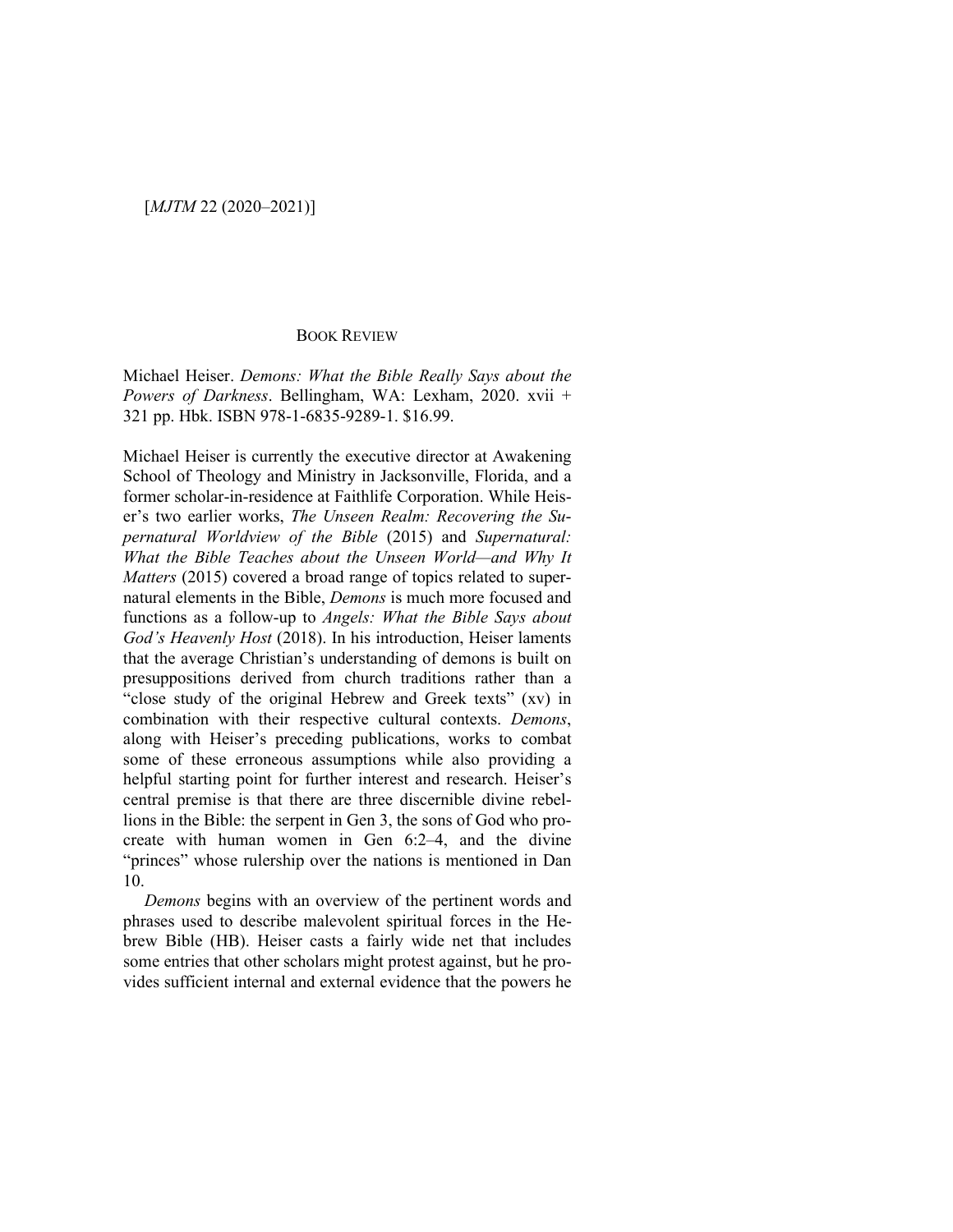## R8 *McMaster Journal of Theology and Ministry* 22

discusses are best understood as malevolent supernatural beings. Heiser argues that they were seen as sinister supernatural forces who were closely connected to death; who brought death through the causation of disasters, illnesses, and general chaos; and who, despite being "members of God's heavenly host . . . have chosen to rebel against his will" (6). His conclusion is not that the HB is polytheistic, but that it promotes hierarchical henotheism. From here, Heiser goes on to examine how the Greek translators of the HB handle the various terms discussed previously. He shows that the translators of the Septuagint "transparently" cross the line from implying that beings like the sons of God are divine beings to explicitly stating that they are.

In section 2 Heiser explores how Second Temple Jewish texts expand upon and clarify ideas already present in the HB. The author argues that Second Temple demonology is neither an alien construction entirely born out of Zoroastrian and Greek influences nor mere fanciful speculation but is the natural evolution of themes and ideas already present in the HB combined with authors' fertile imaginations. One of the more noteworthy conclusions that Heiser comes to in this section is that the writers of the Second Temple period were perhaps more aware of the ancient Near Eastern context of the HB than most modern readers are; for instance, Heiser draws connections between the serpent of Gen 3, the Mesopotamian divine snake-guardian *kurību*, and the Hebrew *śěrāpîm* to give context for why Second Temple-era authors believed the serpent to be a fallen member of God's inner court.

Chapters 5 and 6 draw out the implications of Heiser's interpretation of the sons of God in Gen 6 as divine beings. Modern interpretations of this passage tend to demythologize this text, but Heiser argues that the sons of God were indeed divine beings who rebelled against God to procreate with human women. What separates Heiser's view from pre-modern interpretations is his consideration of evidence from scholar Amar Annus's work on the *apkallu* of Mesopotamian flood narratives and *maṣṣarē*, "watchers," of the Akkadian flood narratives (Amar Annus, "On the Origin of the Watchers: A Comparative Study of the Antediluvian Wisdom in Mesopotamian and Jewish Traditions," *JSP* 19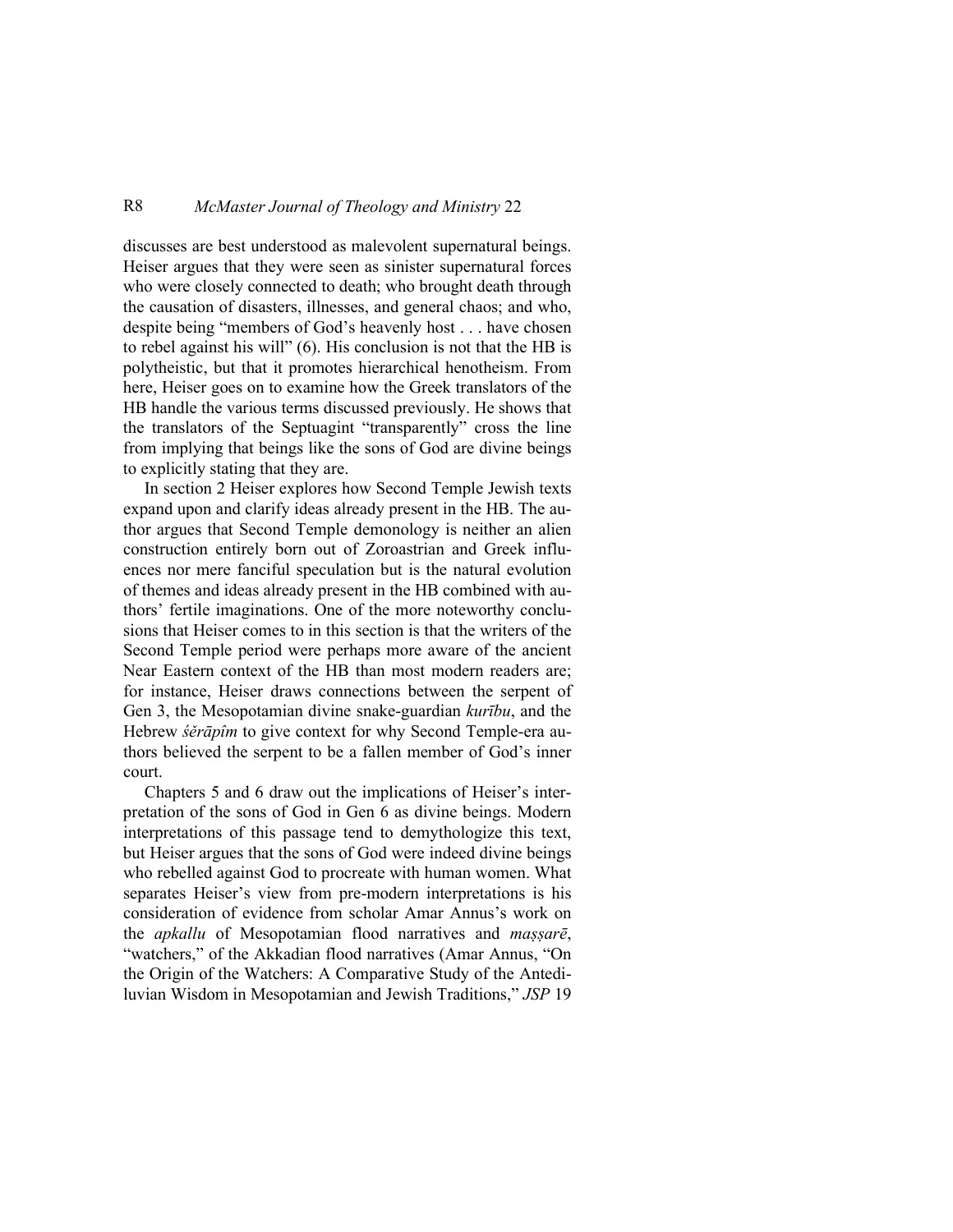[2010] 277–320). These "watchers" were the magically wise and powerful antediluvian ancestors of the kings of Mesopotamia. Heiser argues that Gen 6 is counter-propaganda against these "culture heroes" (122) of Mesopotamian myth.

Chapter 7 makes connections between a number of passages that suggest that there was a third divine rebellion among the "sons of God" who had been given authority to govern all nations except for Israel. Heiser argues that prior to their rebellion, these "lesser *elōhîm*" were originally given the task of administering the nations as intermediaries between God and humanity after God had severed direct ties with them but that following their rebellion, they were engaged in "sowing chaos in the nations" (151–52). Heiser shows that this belief is shared across much of the HB, including the tower of Babel narrative in Gen 11, the divvying of the nations in Deut 32:8, the divine council in Ps 82, and the national "princes" of Dan 10. Chapter 8 goes on to show how integral this notion was to Jewish literature of the Second Temple period.

In the third section of *Demons*, Heiser moves on to examine the New Testament's demonology, starting with an overview of the various titles given to demonic beings and their cosmic roles and abilities. One key focus of these chapters is how the NT reflects its Second Temple background, which is both assumed and reinforced by most of the NT writers. In particular, Heiser demonstrates how the third rebellion of divine national rulers is an integral belief shared by most—if not all—writers of the NT.

In Heiser's fourth and final section he shifts from the work and tone of a biblical theologian to that of a pastor in order to answer pre-emptively any lingering questions and debunk specific myths that he recognizes as widespread. Heiser counters a range of myths, from the scholarly notion that there is no belief in demons present in the OT to the more popular notion that demons can perceive human thoughts.

It is clear that Heiser has widely researched this topic: he displays an impressive aptitude for keeping several plates spinning simultaneously as he makes connections across both Testaments, a wide scope of intertestamental literature, and extrabiblical texts from the ancient Near East.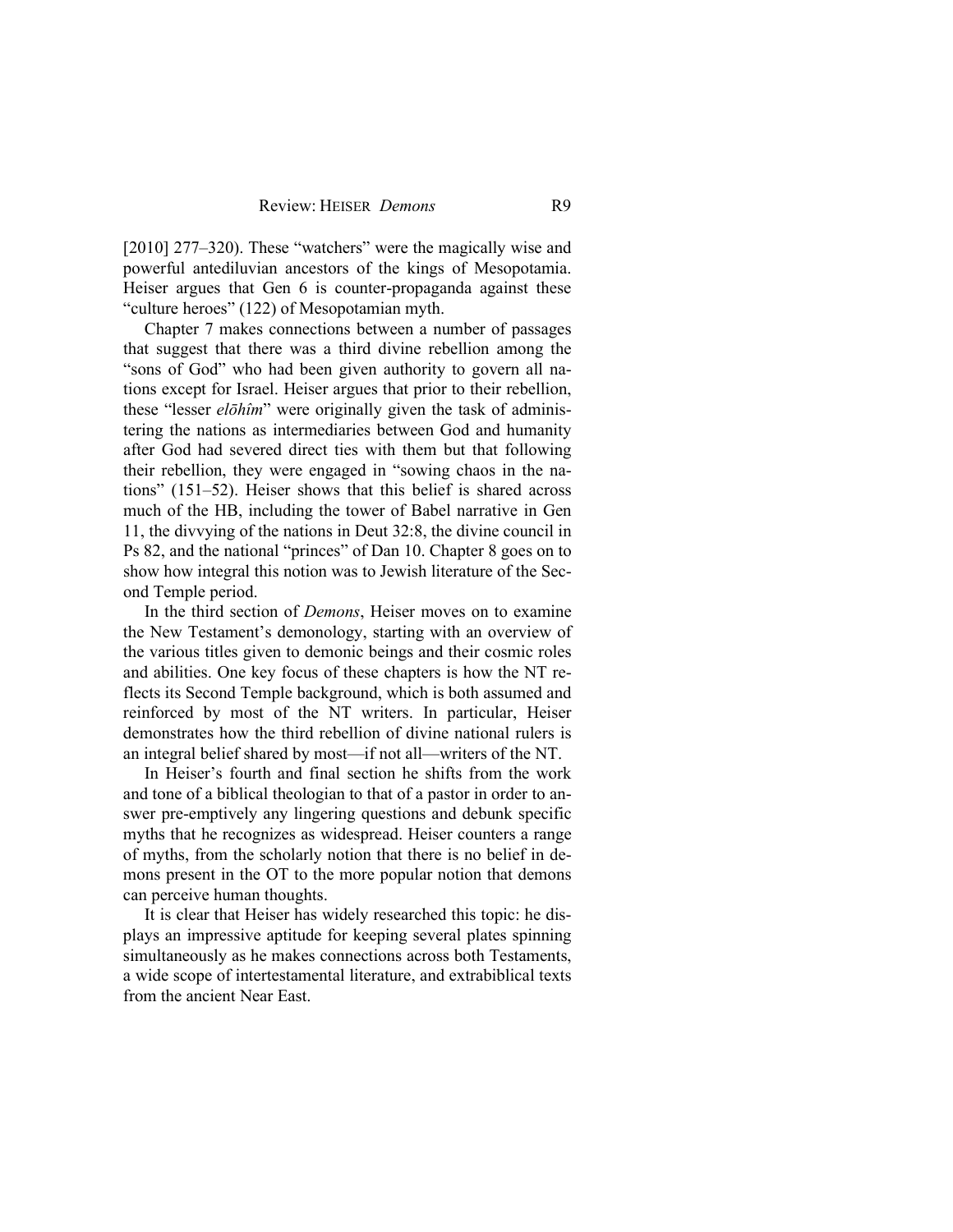## R10 *McMaster Journal of Theology and Ministry* 22

There are, however, a few connections, particularly with regards to darkness, death, and evil, that deserve some criticism: first, Heiser builds his argument for demons being connected to death on the conclusion that *'ereṣ* is a term that is regularly used to refer to the underworld. The three verses Heiser provides are not sufficient to confirm that this is a common metaphor, and he relies too heavily on the assumption that elements in parallel lines in Hebrew poetry are equivocal. The rest of his evidence stems from material outside of the HB, and therefore does not prove that this view was necessarily held by the HB's writers. Second, since the realm of the dead is to be avoided, Heiser believes that the evil nature of these spirits is heightened by their connection to the realm of the dead. This assumes that death entities are inherently *morally* evil rather than just *functionally* evil. Heiser is correct in connecting the morally evil serpent in Gen 3 with the functional evil of death that he brings about, but Heiser does not show how other malevolent supernatural beings are particularly affiliated with death. My third criticism related to death and evil is a more personal grievance related to my forthcoming dissertation: Heiser regularly refers to malevolent beings as the "powers of darkness" who are contrasted against a light-aligned God. As my dissertation will clarify once it has been completed, darkness does indeed quite regularly represent death, but it is also used to describe God's holy presence and is not used as a metaphor for moral evil in the HB.

A more significant issue is his use of the word "demon" as a catch-all. Heiser admits that there is no term equivocal to "demon" in the HB, but he proceeds with "demon" nonetheless. Heiser notes that "evil spirit" is the predominant term used by pre-Christian Jewish authors (194)—long after his conclusions have been made. Heiser would have been better off using a less anachronistic and loaded term.

Where Heiser seems to struggle the most is in his heavy reliance on Second Temple interpretations of earlier texts. In his first chapter, there are a number of words and phrases that Heiser discusses that do not necessarily refer to demons in the original context, but are only later expanded upon by Second Temple era writers to include demonic associations. While Heiser finds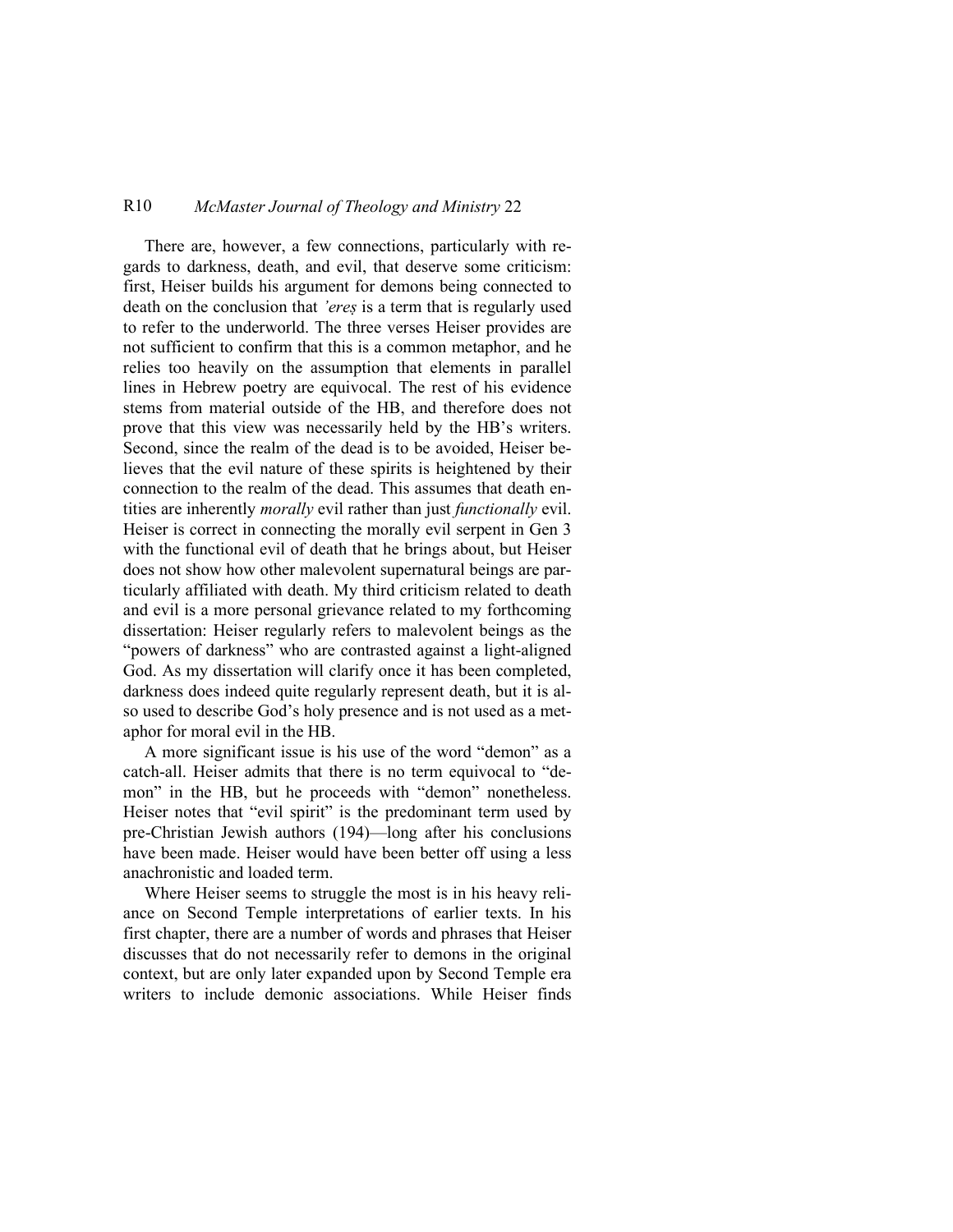significant evidence for the third rebellion across both Testaments and in intertestamental literature, there is a paucity of evidence from the HB provided for the first and second rebellions. For Protestant readers in particular, the persuasiveness of Heiser's arguments rests considerably on whether or not the interpretive expansions of OT texts that are found in the so-called Apocrypha can be accepted as normative or at least not pure fiction.

Similarly, Heiser succeeds in sufficiently showing the development and acceptance of the first and third rebellions by the writers of the NT, but he does not show sufficient evidence that they also accepted the second rebellion of the "watchers." Heiser's use of Annus's work certainly helps strengthen his argument, but Heiser does not sufficiently demonstrate how or why the writer of the Book of the Watchers (1 En. 1–36) moved from counter-propaganda to metaphysics. Heiser concedes that Jewish writers in the Second Temple period were at times speculating about these rebellions and were not even consistent in how they separated these rebellions, a truth that casts doubt on the idea that these intertestamental texts can be accepted as accurate sources. Heiser says that such differences are "perfectly consistent with God's providential oversight in inspiration" (60), but this issue requires further discussion and argumentation in order to convince most Protestant readers. To say that the writers of the NT import some theology from Second Temple literature does not necessarily mean they give their full approval to all of it.

Overall, Heiser's book is certainly worth reading despite my misgivings. While I may remain not fully convinced of the stable development and NT acceptance of the first two rebellions, Heiser does make a rather compelling case for the third rebellion. He provides persuasive evidence of this rebellion being an idea that finds its origin in the OT, is developed rather than fabricated in the intertestamental period, and is then picked up by the authors of the NT. Moreover, Heiser points out a number of NT passages that appear to rely quite heavily on this cosmic geography.

Heiser casts a wide net with respect to his audience; when he does delve into the original languages, he provides enough information for those unfamiliar with biblical languages without